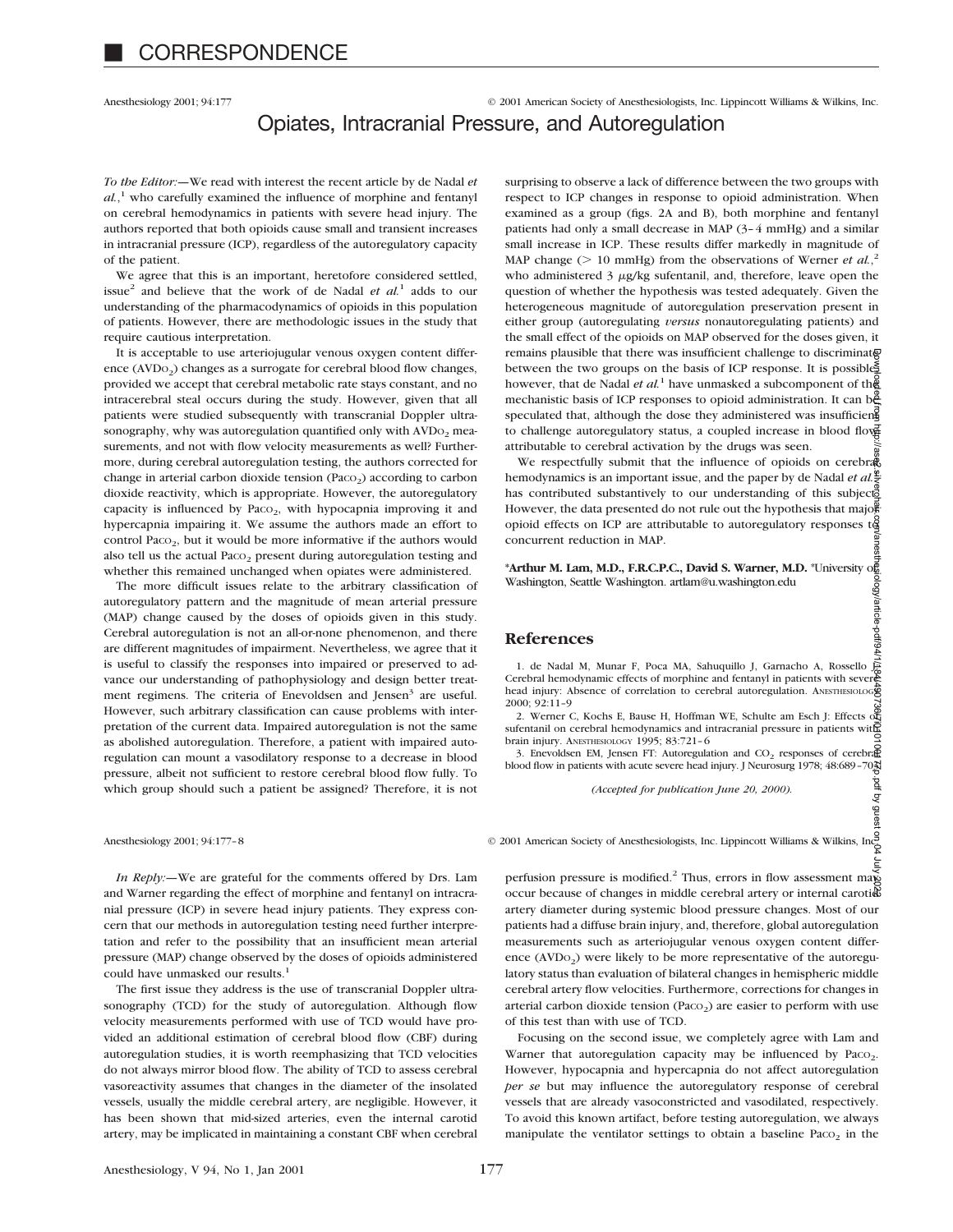//asa2.silvercha

normoventilation range. The actual Paco<sub>2</sub> values during autoregulation testing in our study were (before and after inducing hypertension) 38  $\pm$  4 and 39  $\pm$  3 mmHg in the morphine group and 37  $\pm$  3 and  $38 \pm 4$  mmHg in the fentanyl group (mean  $\pm$  SD). As shown in table 1, Paco<sub>2</sub> values remained unchanged after opiates were administered. The percentage change of  $1/AVDo<sub>2</sub>$  relative to the resting values was corrected for spontaneous changes in Paco<sub>2</sub> with use of the absolute  $CO<sub>2</sub>$  reactivity ( $CO<sub>2</sub>R<sub>abs</sub>$ ), which was calculated as the change in AVDO<sub>2</sub> divided by the measured change in PacO<sub>2</sub> ( $\Delta$  AVDO<sub>2</sub>/ $\Delta$  PacO<sub>2</sub>).

The third issue addressed is our "arbitrary classification of autoregulatory pattern." Our method of interpreting autoregulation is based on experimental models, and we agree that it is arbitrary, as any other classification used before in clinical and experimental studies. However, contrary to Lam and Warner's opinion, we believe that taking ICP into consideration when testing autoregulation may help to clarify our results. If autoregulation is tested only through changes in CBF, some paradoxical observations, such as the false autoregulation phenomenon, can be observed, and patients may be classified wrongly as "preserved autoregulation." In the study referenced by Lam and Warner, Enevoldsen and Jensen<sup>3</sup> described false autoregulation (pseudoautoregulation) as an alteration of autoregulation in which the apparent maintenance on a constant CBF when increasing cerebral perfusion pressure is caused by an increase in brain tissue pressure. In these patients with impaired or abolished vasoconstrictory response to increased cerebral perfusion pressure, increasing MAP induces parallel changes in water filtration through the blood–brain barrier. Because of the compression of the cerebral microcirculation, these changes always induce an ICP increase with an unpredictable change in CBF. This fact makes interpretation of the results with only CBF measurements as a basis difficult, and, consequently, we believe that changes in both CBF and ICP must be taken into consideration when characterizing autoregulatory status. It is puzzling to observe some studies that classify patients with a constant CBF but with 10–15 mmHg increases in ICP (a relatively common phenomenon in the acute phase of severe head injuries) as "intact autoregulation." We agree that impaired autoregulation is not the same as abolished autoregulation, but it would be necessary to test autoregulation in a wide range of MAP

(including hypotension) to distinguish one from the other, which we believe is not ethically possible in severe head injury patients.

The last issue refers to the magnitude of MAP change caused by the doses of opioids administered in our study. We agree with Lam and Warner that the small decrease in MAP (3–4 mmHg) could not be sufficient to stimulate the vasodilatory cascade. However, the ICP increase seen in patients with preserved and impaired autoregulation suggests that cerebrovascular autoregulation may not be the only probable mechanism responsible for morphine- and fentanyl-induced increases in ICP. As we stated in the discussion, opioids may interact directly with receptors located on brain blood vessels, and  $\mu$  receptor activation has been proven to cause direct cerebral vasodilation in some experimental models.<sup>4</sup> Although we cannot rule out the hypothesis that greater doses of opioids may increase ICP through an autoregulatory response, we believe that further studies are needed to elucidate the role of opioids on cerebral circulation during brain injury.

We appreciate Lam and Warner's insights on our work and the chance to clarify some controversial issues about the classification of autoregulation in severe head injury patients.

\***Miriam de Nadal, M.D., Ph.D., Juan Sahuquillo, M.D., Ph.D.** \*Vall d'Hebron University Hospitals, Barcelona, Spain. 27414mdc@comb.es

#### **References**

1. de Nadal M, Munar F, Poca MA, Sahuquillo J, Gamacho A, Rossello J Cerebral hemodynamic effects of morphine and fentanyl in patients with severe head injury: Absence of correlation to cerebral autoregulation. ANESTHESIOLOGY 2000; 92:11–9

2. Mchedlishvili GI: Arterial Behavior and Blood Circulation in the Brain Edited by Bevan JA. New York, Plenum Press, 1986

3. Enevoldsen EM, Jensen FT: Autoregulation and CO<sub>2</sub> responses of cerebr $\frac{10}{2}$  blood flow in patients with acute severe head injury. J Neurosurg 1978; 48:689 703

4. Armstead WM: Role of opioids in the physiologic and pathophysiologies control of the cerebral circulation. Proc Soc Exp Biol Med 1997; 214:210–21

*(Accepted for publication June 20, 2000).*

## Anesthesiology 2001; 94:178 © 2001 American Society of Anesthesiologists, Inc. Lippincott Williams & Wilkins, Inc. To Increase Obstetric Reimbursement Rates, We Need to Improve the Product

*To the Editor:—*Labor is extremely painful for many women. Effective pain relief (*i.e.*, regional labor analgesia) should be available on request to all women in labor. As Chestnut<sup>1</sup> points out, the absolute cost of providing epidural labor analgesia, as detailed by Macario *et al.*<sup>2</sup> and Bell *et al.*,<sup>3</sup> is not great. I am certain that providing cardiac anesthesia for a mitral valve replacement or neuroanesthesia for a cerebral aneurysm clipping costs more than does providing an epidural labor anesthetic. The problem is the reimbursement rate. I think that the reimbursement will not increase until our services are valued more highly, and our services will not be valued more highly until we are viewed as labor facilitators.

If one were an insurance company executive, would one volunteer to pay handsomely for an optional service that increases other costs by increasing the duration of labor, causing greater need for oxytocin augmentation, increasing the incidence of neonatal fever, and possibly increasing cesarean delivery rates? Of course not. Now, imagine that epidurals shortened labor and decreased cesarean delivery rates in addition to keeping patients happier. That would be a valuable service. If anesthesiologists threatened to stop providing that service, one would negotiate and increase the offered reimbursement rate.

Many of my colleagues view the labor-slowing and fever-inducing properties of epidural labor analgesia as trivial problems. I disagre $\bar{\mathcal{C}}$ strongly. If we do not fix these problems, a day may come when we are not invited to participate in labor analgesia. We owe it to our patients (and to ourselves) to make sure that that does not happen. Downloaded from http://asa2.silverchair.com/anesthesiology/article-pdf/94/1/184/490736/7i010100177p.pdf by guest on 04 July 2022

**Barbara L. Leighton, M.D.,** Weill Cornell Medical College, New York, New York. bleigh@alumni.princeton.edu

#### **References**

1. Chestnut DH: How do we measure (the cost of) pain relief? ANESTHESIOLOGY 2000; 92:643–5

2. Macario A, Scibetta WC, Navarro J, Riley E: Analgesia for labor pain: A cost model. ANESTHESIOLOGY 2000; 92:841–50

3. Bell ED, Penning DH, Cousineau EF, White WD, Hartle AJ, Gilbert WC, Lubarsky DA: How much labor is in a labor epidural? Manpower cost and reimbursement for an obstetric analgesia service in a teaching institution. ANES-THESIOLOGY 2000; 92:851–8

*(Accepted for publication August 2, 2000.)*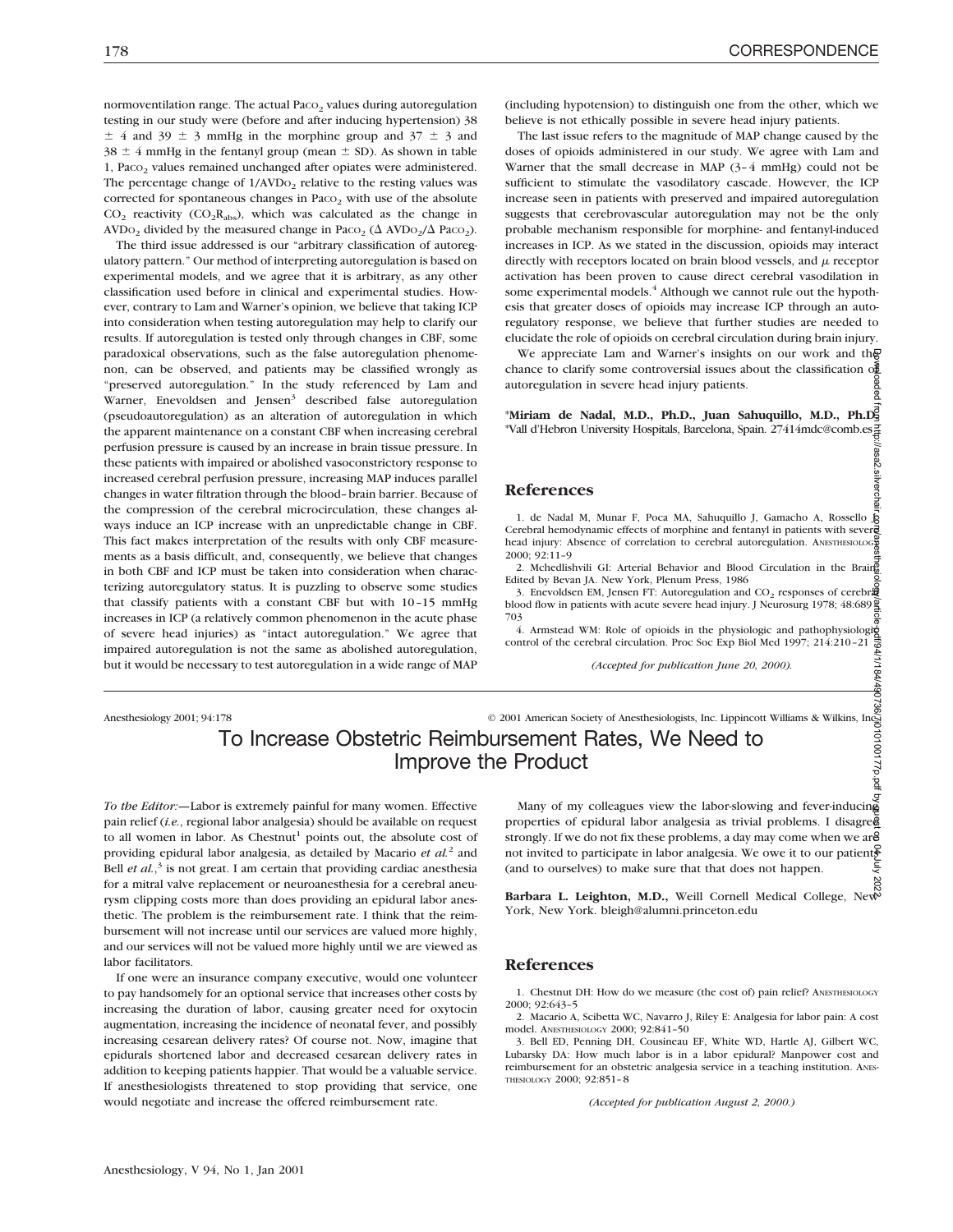Anesthesiology 2001; 94:179 © 2001 American Society of Anesthesiologists, Inc. Lippincott Williams & Wilkins, Inc.

*In Reply:—*Dr. Leighton suggests that epidural analgesia for labor is an optional service for which anesthesiologists will not be compensated appropriately until there is some financial benefit to the insurance industry to reimburse for this method of analgesia. These benefits already exist.

Epidural analgesia alleviates labor pain more effectively than do parenteral opioids and results in higher ratings of patient satisfaction.1,2 In the competition for patients, reimbursing for labor epidurals makes insurers attractive to women, the usual healthcare decision makers in the family. The risk of cesarean section does not differ between women who receive epidural analgesia and those who receive parenteral opioid analgesia.<sup>1,2</sup> Access to epidural analgesia actually may decrease the cesarean section rate by encouraging women to attempt vaginal delivery after cesarean section.<sup>3</sup>

Do epidurals increase the duration of labor? In the randomized controlled trials examining this question, most patients were administered fluid preloads of 500–1,000 ml and lidocaine test doses, followed by initiation of block with 0.25% bupivacaine, $1,2$  producing a denser block than many obstetric anesthesiologists today would use in nulliparous women in the first stage of labor. Even if current low-dose epidural analgesia resulted in an increase in duration of labor, it is unlikely to affect cost. Just as recovery room time, decreasing the duration of labor by 1 or even 2 h cannot decrease costs significantly unless nurse staffing is reduced as a result.

Epidural analgesia has been associated with maternal temperature increase.4 The contribution of placental inflammation *versus* impaired thermoregulation is not clear, with some evidence that fever, in the absence of histopatholgic evidence of chorioamnionitis, is not significantly different between patients with or without epidural analgesia.<sup>5</sup>

As Dr. Chestnut notes in his introduction to the second edition of the textbook *Obstetric Anesthesia: Principles and Practice*, <sup>6</sup> our obstetric colleagues have negotiated equitable reimbursement for their services in some states. Perhaps it is time for anesthesiologists to do the same.

**Elizabeth Bell, M.D., M.P.H.,** Duke University Medical Center, Durham, North Carolina. bell0027@mc.duke.edu

#### **References**

1. Halpern SH, Leighton BL, Ohlsson A, Barrett JFR, Rice A: Effect of epidural vs parenteral opioid analgesia on the progress of labor: A meta-analysis. JAMA 1999; 280:2105–10

2. Howell CJ: Epidural versus non-epidural analgesia for pain relief in laboure (Cochrane Review). The Cochrane Library. Oxford: Update Software, 2000, issue  $\frac{7}{2}$ 3. American College of Obstetricians and Gynecologists: Vaginal delivery after

a previous cesarean birth. ACOG Committee Opinion, October 1994 4. Camann WR, Hortuet LA, Hughes N, Bader AM, Datta S: Maternal tempers ature regulation during extradural analgesia for labor. Br J Anaesth 1991;  $6\frac{76}{5}$ 

565–8 5. Dashe JS, Rogers BB, McIntire DD, Levenko KJ: Epidural analgesia and intrapartum fever: Placental findings. Obstet Gynecol 1999; 93:341–4

6. Chestnut, DH: Obstetric Anesthesia: Principles and Practice, 2nd edition. St.<br>6. Chestnut, DH: Obstetric Anesthesia: Principles and Practice, 2nd edition. St.<br>Louis, Mosby, 1999, p xiji Louis, Mosby, 1999, p xiii

*(Accepted for publication August 2, 2000.)*

Anesthesiology 2001; 94:179–80 © 2001 American Society of Anesthesiologists, Inc. Lippincott Williams & Wilkins, Inc.

# Can *In Vitro* Studies Be Reliably Extrapolated to *In Vivo* Behavior?

*To the Editor:*—Veien *et al.*<sup>1</sup> address the issue of the release of tryptase from dispersed, cultured cutaneous mast cells. The stimulating agents used are known to elicit nonspecific, dose-depending histamine liberation. The result is a corelease of histamine and tryptase, which the authors interpreted as degranulation.

There are, however, some methodologic issues that cloud the authors' interpretation of their findings. The tryptase assay they used measures  $\beta$  tryptase, which is stored in the granules, and  $\alpha$  protryptase, which leaks from mast cells in normal subjects and in mastocytosis patients.<sup>2</sup> Even then, there is only modest or nonsignificant release *versus* baseline. Because the total tryptase content of the preparation is not given, it is difficult to evaluate the significance of the work. Although their study may explain the mechanisms leading to false positive intradermal skin testing with concentrated solutions, the suggestion that these results can be extrapolated to patients administered parenteral drug injections does not seem justified by this set of experiments.

During nonimmunologic reactions, increases in plasma histamine concentrations are moderate and transient, $3$  whereas during anaphylaxis, increases are far larger and sustained.<sup>4</sup> It logically follows from the study of Veien et al.<sup>1</sup> that plasma tryptase concentration increases would parallel those of histamine and thus be moderate, if detectable at all, in chemically mediated reactions. Therefore, we are puzzled by the criticisms they make of our interpretation of an immunologic basis for severe reactions to contrast media.<sup>5</sup> The remark that reactions occurring without previous exposure suggest nonimmunologic release is at odds with the literature because 17% of anaphylactic reactions to muscle-relaxing drugs occur in patients who had never been anesthetized before.<sup>6</sup> Sensitization may result from exposure to other agents, probably of related structure.

Although *in vitro* studies are necessary to understand the molecular—cellular mechanisms, extrapolation of *in vitro* studies to clinical syndromes has led to considerable confusion between nonimmuno $\vec{\xi}$ logic reactions and anaphylaxis. It should be emphasized that noning munologic reactions occur with high frequency, are dose-dependent, and may be prevented by slow infusion and premedication. Anaphya lactic reactions are rare, are possibly more severe, and do not depend on dose. Premedication is of questionable effectiveness, and prevention requires total avoidance of the responsible agent. Therefore, it is of the utmost importance to differentiate between the two types of reactions to improve patient safety for subsequent procedures. Downloaded from http://asa2.silverchair.com/anesthesiology/article-pdf/94/1/184/490736/7i010100177p.pdf by guest on 04 July 2022

The current scientific knowledge can be summarized by two clinical studies, which present a very different set of conclusions than do the authors. First, there is the important study of anesthetic reactions by Fisher and Baldo, $7$  who demonstrated that 125 of 130 patients with increased plasma tryptase had evidence of immunoglobulin E antibodies, whereas 130 of 137 patients without increased tryptase did not. Second, there is the study of rapid vancomycin infusion in volunteers by Renz *et al.*,<sup>8</sup> which showed marked increases in plasma histamine, without increase of tryptase concentrations. Therefore, in most cases, the measurement of tryptase within the first hours of a severe anesthetic reaction allows differentiation between immunologic and nonimmunologic events.

\***DominiqueLaroche,M.D.,Ph.D.,Marie-ClaireLaxenaire,M.D.**\*Centre Hospitalier Regional Universitaire, Caen, France. laroche-do@chu-caen.fr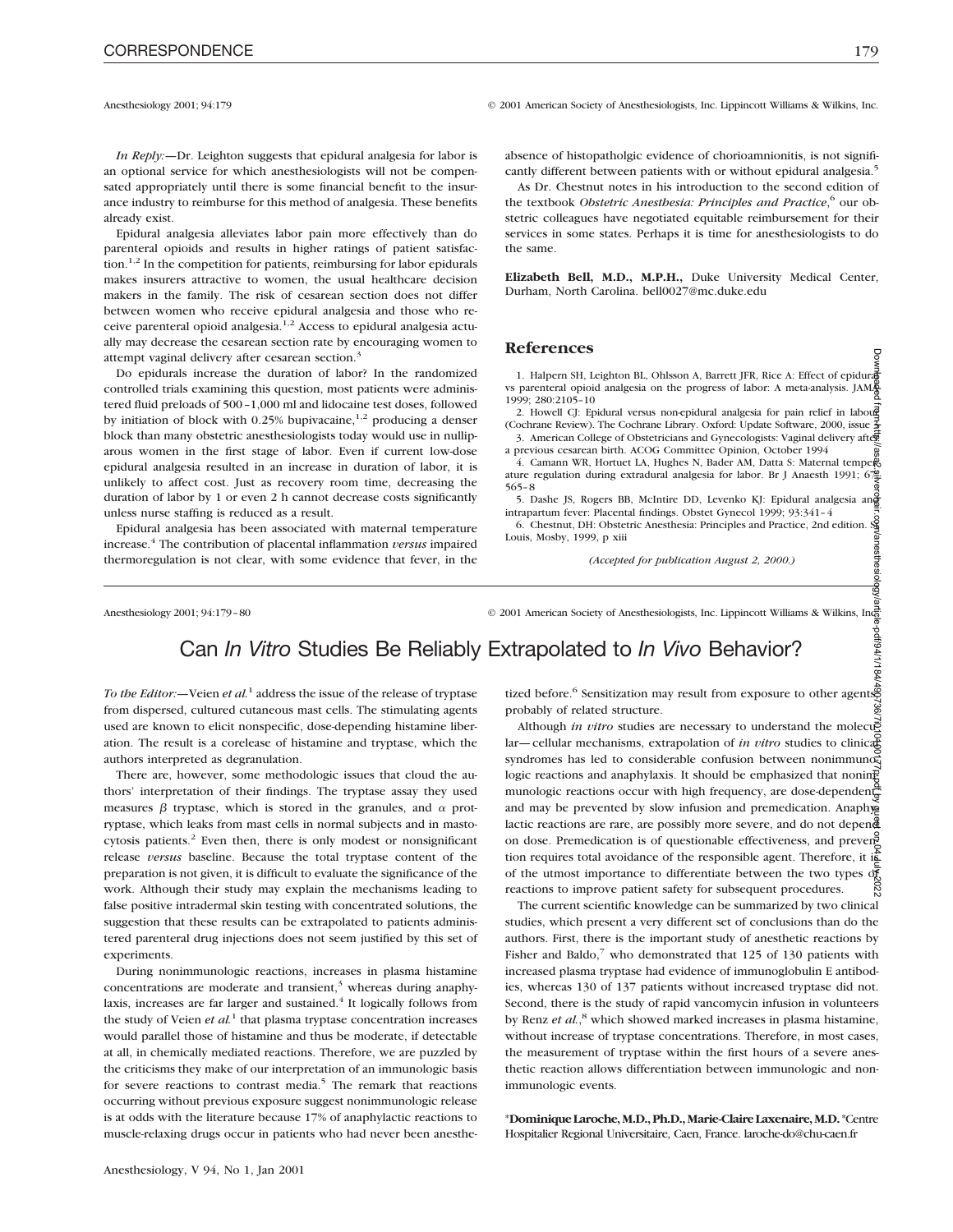Download

### **References**

1. Veien M, Szlam F, Holden JT, Yamagushi K, Denson DD, Levy JH: Mechanisms of nonimmunological histamine and tryptase release from human cutaneous mast cells. ANESTHESIOLOGY 2000; 92:1074–81

2. Schwartz LB, Sakai K, Bradford TR, Ren S, Zweiman B, Worobec AS, Metcalfe DD: The a form of human tryptase is the predominant type present in blood at baseline in normal subjects and is elevated in those with systemic mastocytosis. J Clin Invest 1995; 96:2702–10

3. Doenicke A, Moss J, Lorenz W, Hoemecke R, Gottardis M: Are hypotension and rash after atracurium really caused by histamine release? Anesth Analg 1994; 78:967–72

4. Laroche D, Dubois F, Gérard JL, Lefrançois C, André B, Vergnaud MC, Dubus L, Bricard H: Radioimmunoassay for plasma histamine: A study of false positive and false negative values. Br J Anaesth 1995; 74:430–7

5. Laroche D, Aimone-Gastin I, Dubois F, Huet H, Gérard P, Vergnaud MC, Mouton-Faivre C, Guéant JL, Laxenaire MC, Bricard H: Mechanisms of severe, immediate reactions to iodinated contrast material. Radiology 1998; 209:183–90

6. Laxenaire MC, Working Group on Anaphylactoid Reactions during Anesthesia: Epidemiological survey of anaphylactoid reactions occurring during anesthesia: Fourth French Multicenter Survey (July 1994–December 1996) (French). Ann Fr Anesth Reanim 1999; 18:796–809

7. Fisher MM, Baldo BA: Mast cell tryptase in anaesthetic anaphylactoid reactions. Br J Anaesth 1998; 80:26–9

8. Renz CL, Laroche D, Thurn JD, Finn HA, Lynch JP, Thisted R, Moss J: Tryptase levels are not increased during vancomycin-induced anaphylactoid reactions. ANESTHESIOLOGY 1998; 89:620–5

*(Accepted for publication August 7, 2000.)*

Anesthesiology 2001; 94:180 © 2001 American Society of Anesthesiologists, Inc. Lippincott Williams & Wilkins, Inc.

# Plasma Tryptase in Nonimmunologic Reactions

*To the Editor:—*I read with interest the elegant study by Veien *et al.*, 1 "Mechanisms of Nonimmunological Histamine and Tryptase Release from Human Cutaneous Mast Cells," in which the authors examine the release of histamine and tryptase by nonimmunologic stimuli. This *in vitro* study represents an important addition to our understanding of nonimmunologic histamine release. As the authors noted, some of their findings disagree with those in our clinical study published previously in this journal.<sup>2</sup> In that study, we demonstrated that rapid infusion of vancomycin was accompanied by significant increases in plasma histamine without increases in plasma tryptase concentration. The difference between the two studies is more than academic because clinicians may be able to use plasma tryptase to distinguish between immunologic and nonimmunologic reactions.

There are several possible reasons for the differences between the results of our clinical studies and the *in vitro* studies presented by Veien *et al.*<sup>1</sup> The most obvious explanation is the difficulty in extrapolating the results from infant foreskin mast cells to measurements in human plasma. As acknowledged by the authors, there is remarkable heterogeneity between mast cells of different tissues, with regard both to their susceptibility to release and to what is released. Cutaneous mast cells may not be a good model for generalized release, $3$  as may be reflected by the somewhat higher than normal doses of releasing agents (10-1,000×) required in the infant foreskin preparation. In our vancomycin infusion studies, the mean peak plasma concentration was  $37 \times 10^{-6}$  M, while the mast cell preparation was exposed to  $3 \times 10^{-3}$  M vancomycin. Another explanation for the difference between results is that plasma concentrations of histamine and tryptase almost certainly reflect overflow from tissues rather than direct release into the circulation. Analogous observations regarding release of norepinephrine and dopamine- $\beta$ -hydroxylase (DBH) release were made more than two decades ago. Norepinephrine and DBH, which are contained in adrenergic vesicles, are released in exocytosis. However, attempts to correlate plasma DBH concentrations with plasma norepinephrine concentrations have been largely unsuccessful.<sup>4</sup> Concentrations of plasma catecholamines often correlate well with acute hemodynamic perturbations, but the plasma half-life of DBH, like tryptase, is several hours, and plasma DBH concentrations often may not be increased in shortterm release. Given its long half-life, nonsustained chemically mediated release of tryptase would be expected to generate only small changes in plasma concentrations. On the other hand, sustained release, such as what may occur during anaphylactic reactions, might result in increased plasma tryptase. This explanation seems all the more plausible because increases in tryptase do not always occur, even in documented immunologic anaphylaxis.<sup>5</sup>

Finally, the clinical studies cited as supporting evidence for the  $i\frac{\partial}{\partial x}$ *vitro* studies support our conclusions. The retrospective study  $b\frac{9}{8}$ Fisher and Baldo<sup>6</sup> shows that 125 of 130 patients (96%) with increased tryptase had immunologic evidence (immunoglobulin E antibodies) whereas 130 of 137 patients (95%) without tryptase increases did not. The conclusions of one article that proposes a possible immunologiently origin of contrast reactions<sup>7</sup> are reinterpreted by Veien *et al.*<sup>1</sup> Asiden from our study on vancomycin-induced release,<sup>2</sup> the prospective, ranged domized, clinical trials that we and the authors have used previously  $t\ddot{\theta}$ assess nonimmunologic histamine release have not been performed with tryptase.<sup>8,9</sup> Downloaded from http://asa2.silverchair.com/anesthesiology/article-pdf/94/1/184/490736/7i010100177p.pdf by guest on 04 July 2022

The observations of Veien *et al.*<sup>1</sup> on human foreskin mast cell contribute greatly to our understanding of the mechanisms of hist<sup>8</sup> mine release, but these *in vitro* observations should be translated integrals clinical practice with caution.

**\*Jonathan Moss, M.D., Ph.D., Cheryl Renz, M.D.** \*University of Chicago, Chicago, Illinois.<br>Chicago, Chicago, Illinois.<br>**References** Chicago, Chicago, Illinois.

### **References**

1. Veien M, Szlam F, Holden IT, Yamaguchi K, Denson DD, Levy IH: Mechanisms of nonimmunological histamine and tryptase release from human cutane-<br>ous mast cells Average over 2000:  $92 \cdot 1074$ , 81 ous mast cells. ANESTHESIOLOGY 2000; 92:1074–81

2. Renz C, Laroche D, Thurn J, Finn H, Lynch J, Thisted R, Moss J: Tryptase levels are not increased during vancomycin-induced anaphylactoid reaction. ANESTHESIOLOGY 1998; 89:620–5

3. Barrett KE, Pearce FL: Heterogeneity of mast cells, Histamine and Histamine Antagonists. Edited by Uvnäs B. Berlin, Springer-Verlag, 1991, p 93 R

4. Lake CR, Ziegler MG: Effect of acute volume alterations on norepinephrine and dopamine-beta-hydroxylase in normotensive and hypertensive subjects. Circulation 1978; 57:774–8

5. Laroche D, Vergnaud MC, Sillard B, Soufarapis H, Bricard H: Biochemical markers of anaphylactoid reactions to drugs. ANESTHESIOLOGY 1991; 75:945-9

6. Fisher MM, Baldo BA: Mast cell tryptase in anaesthetic anaphylactoid reactions. Br J Anaesth 1998; 80:26–9

7. Laroche D, Gastin-Aimone I, Dubois F, Huet H, Gerard P, Vergnaud MC, Mouton-Faivre C, Gueant JL, Laxenaire MC, Bricard H: Mechanism of severe, immediate reactions to iodinated contrast material. Radiology 1998; 209:183–90

8. Levy JH, Davis GK, Dugan J, Szlam F: Determination of the hemodynamics and histamine release of rocuronium (Org 9426) when administered in increased doses under  $N_2O/O_2$ -sufentanil anesthesia. Anesth Analg 1994; 78:318–21

9. Levy JH, Pitts M, Thanopoulos A, Szlam F, Bastian R, Kim J: The effects of rapacuronium on histamine release and hemodynamics in adult patients undergoing general anesthesia. Anesth Analg 1999; 89:290–5

*(Accepted for publication August 7, 2000.)*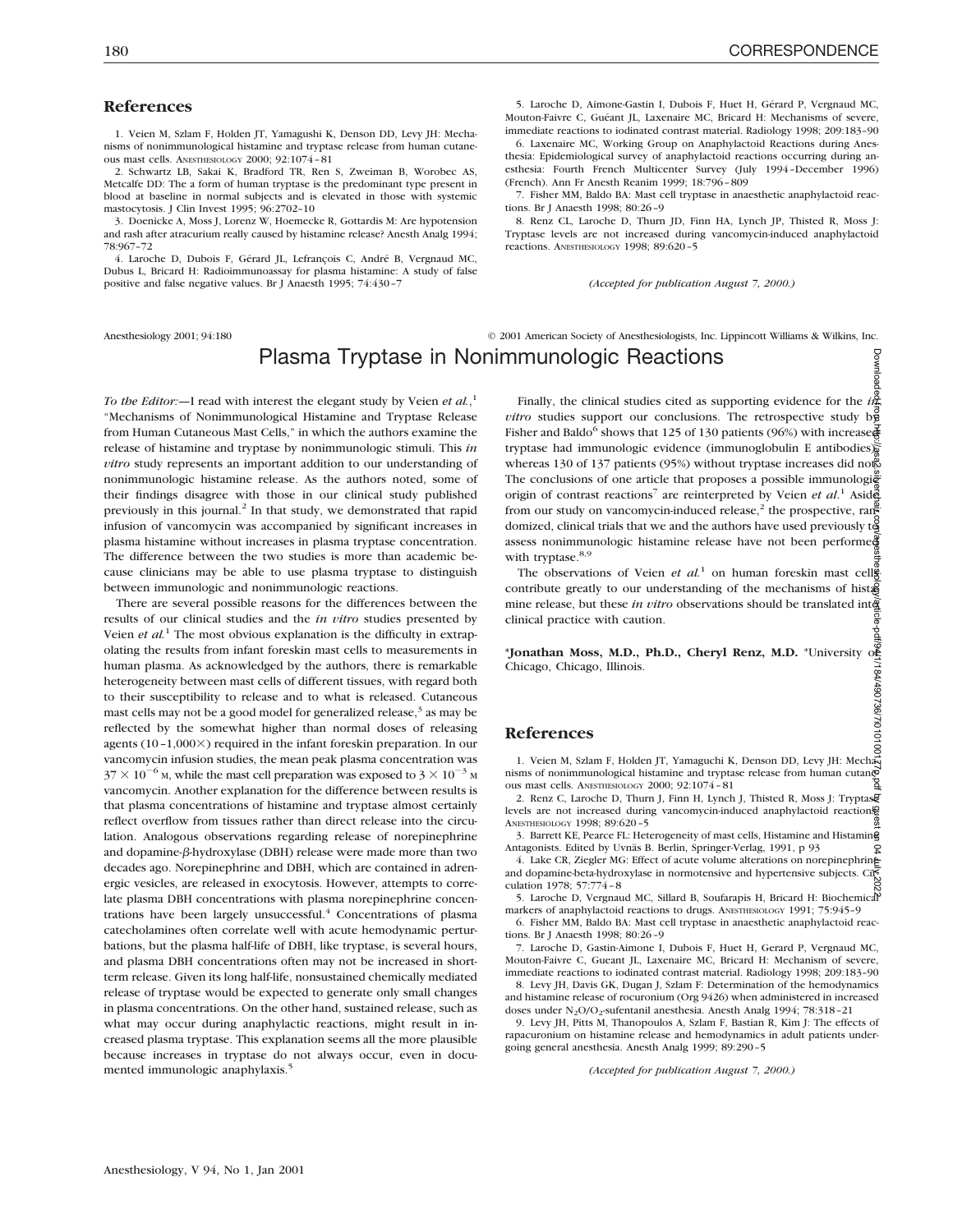*In Reply:*—We thank Drs. Renz and Moss<sup>1</sup> for their interest in our manuscript describing the mechanism of nonimmunologic histamine and tryptase release from human cutaneous mast cells.<sup>2</sup> They are correct in pointing out the vancomycin concentration differences between our *in vitro* study and their *in vivo* study. They should note, however, that when 1 g vancomycin is administered, the concentration "seen" by cutaneous mast cells during peripheral intravenous administration may be different and much higher than the mean plasma concentration measured at the end of the infusion. Additionally, we did not perform vancomycin dose–response studies; the dose we chose corresponded to the highest vancomycin concentration that the mast cells would possibly be exposed to during the intravenous infusion. Whether mast cells exposed to much lower concentrations of vancomycin would still release tryptase along with histamine has not been determined. Because tryptase is a preformed mediator stored along histamine in secretory granules of mast cells, mast cell degranulation, regardless of whether immunologic or nonimmunologic, would cause release of both mediators.<sup>3</sup> Further, the reference cited acknowledges that direct histamine release from mast cells *in vitro* is associated with increased levels of mast cell tryptase, $4$  a finding that supports our own results.<sup>2</sup> Moreover, even though the results of the Fisher *et al.*<sup>4</sup> study show that there is a significant association between increased levels of tryptase and immunoglobulin E–mediated reactions, the authors conclude that increased levels of tryptase do not always distinguish between anaphylactoid and anaphylactic reactions.4

We also thank Drs. Laroche and Laxenaire<sup>5</sup> for a careful review of our manuscript.<sup>2</sup> Regarding their comments about the mast cell degranulation and tryptase assay, we would like to point out that, when mast cells release mediators during direct stimulation, the release reaction is called degranulation and can be observed biochemically and morphologically. The increases in histamine and tryptase concentrations that we measured in our chemically stimulated mast cell preparations resulted from the degranulation process. As for our tryptase determinations, we used a UniCap automated apparatus (UniCap, Pharmacia and Upjohn, Kalamazoo, MI) and the UniCap tryptase fluoroenzyme immunoassay (Pharmacia and Upjohn AB, Uppsala, Sweden), the same equipment and methodology used in a paper published by Laroche *et al.*<sup>1</sup> The average amount of total tryptase released by our mast cell preparations was 133  $\mu$ g/l, with a baseline release of 9.2  $\mu$ g/ml. We cannot comment on the tryptase levels observed in patients studied by Laxenaire *et al.*<sup>5</sup> because they used RIACT methodology (Pharmacia and Upjohn AB), and, according to the Pharmacia-Upjohn technical bulletin, tryptase levels differ between the two assays. We are in total agreement with the authors about the importance of being able to differentiate between the nonimmunologic and immunologic reactions, but we are still not sure whether increased levels of tryptase unequivocally confirm an immunologic-mediated event or can occur without immunologic activation. Only by performing more studies, both *in vitro* and *in vivo*, will we be able to make that distinction.

We also agree that anaphylaxis to muscle relaxants can occur in patients who have never been anesthestized before because of the complex cross-sensitization. We are confused by this statement and are not sure to what Drs. Laroche and Laxenaire are referring. The fact that

Anesthesiology 2001; 94:181 © 2001 American Society of Anesthesiologists, Inc. Lippincott Williams & Wilkins, Inc.

one observes increased tryptase levels in radiocontrast reactions does not constitute proof of anaphylaxis. Figure 4 in the manuscript shows the level of specific immunoglobulin E against ioxithalamate or ioxaglate in patients with reactions to these materials compared with the level in control subjects.<sup>5</sup> These authors were unable to show immunoglobulin E antibodies against ioxaglate, and, among the ioxithalamate patients, there were five patients with reactions, with one significant outlier in the data. Although the differences between the two groups are significant according to their statistical analysis, because of the small number of patients included in the analysis and a fairly large scatter of the data points, additional patients may have to be studied to show that the differences are real. There is a paucity of data supporting immunologic mechanisms for radiocontrast media reactions. Standard radiocontrast media solutions are extremely hypero $\frac{5}{2}$ molar  $(1,200-1,400 \text{ mOsm})$  and seem to have direct effects on mass cells and basophils. Although true anaphylaxis can occur with an $\vec{g}$ molecule, multiple mechanisms seem to be responsible for radiocone trast media reactions. Finally, they note in their paper that human mass cells with no history of reactions to iodinated contrast materials release tryptase together with histamine in a dose-dependent fashion at *in vitro* stimulation with contrast material.<sup>6</sup> How do the results from the study of Stellato *et al.*<sup>6</sup> differ from the results we have observed with our mast cells stimulated with vancomycin? Is it because the reaction caused by vancomycin has been thought of as chemically mediated? We realize that there are many more questions to be answered regarding the *in vivo* distinction between the nonimmunologically and chemically mediated *versus* immunoglobulin E–mediated reactions. The main purpose of our *in vitro* study was to try to elucidate mechanisms of how molecules can produce direct mast cell activation, mechanisms that we noted to be through cellular signaling mechanisms. We believe our paper represents one more piece of the competents plex puzzle of anaphylaxis. Downloaded from http://asa2.silverchair.com/anesthesiology/article-pdf/94/1/184/490736/7i010100177p.pdf by guest on 04 July 2022

\***Jerrold H. Levy, M.D., Fania Szlam, M.M.S.** \*Emory University School of Medicine, Atlanta, Georgia.

### **References**

1. Renz CL, Laroche D, Thurn JD, Finn HA, Lynch JP, Thisted R, Moss  $\ddot{L}$ Tryptase levels are not increased during vancomycin-induced anaphylactoid reactions. ANESTHESIOLOGY 1998; 89:620–5

2. Veien M, Szlam F, Holden JT, Yamaguchi K, Denson DD, Levy JH: Mechanisms of nonimmunological histamine and tryptase release from human cutaneous mast cells. ANESTHESIOLOGY 2000; 92:1074–81

3. Schwartz LB, Metcalfe DD, Miller JS, Earl H, Sullivan T: Tryptase levels as an indicator of mast-cell activation in systemic anaphylaxis and mastocytosis. N Engle J Med 1987; 316:1622–6

4. Fisher MM, Baldo BA: Mast cell tryptase in anesthetic anaphylactoid reactions. Br J Anaesth 1998; 80:26–9

5. Laroche D, Aimone-Gastin I, Dubois F, Huet H, Eng PG, Vergnaud MC, Mouton-Faivre C, Gueant JL, Laxenaire MC, Bricard H: Mechanism of severe, immediate reactions to iodinated contrast material. Radiology 1998; 209:183–90

6. Stellato C, de Crescenzo G, Patella V, Mastronardi P, Mazzarella B, Marone G: Human basophil/mast cell releasability: XI. Heterogeneity of the effects of the contrast media on the mediator release. J Allergy Clin Immunol 1996; 97:838–50

*(Accepted for publication August 7, 2000.)*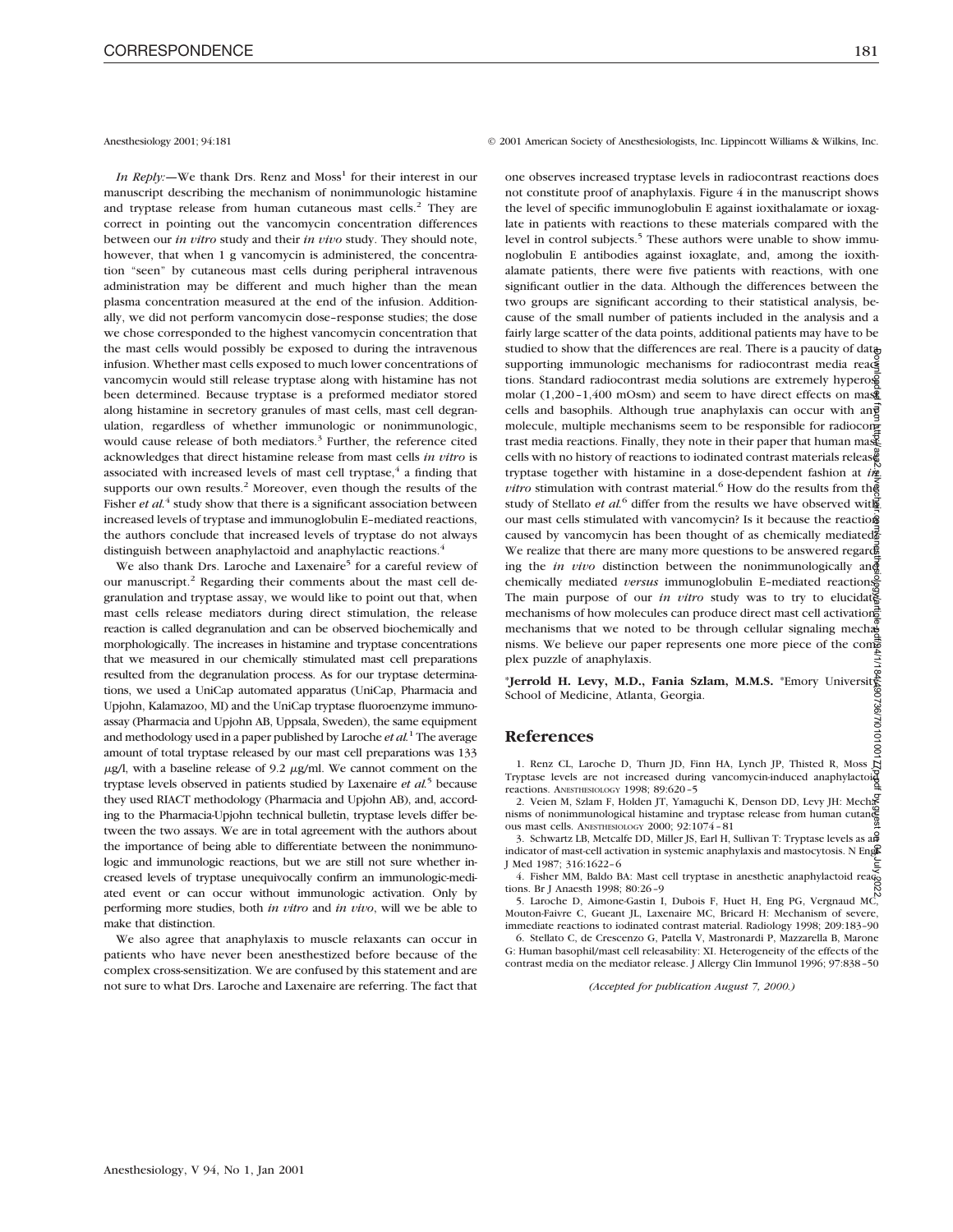Anesthesiology 2001; 94:182 © 2001 American Society of Anesthesiologists, Inc. Lippincott Williams & Wilkins, Inc.

# Benefits of Parental Presence Outweigh Risks

*To the Editor:—*I agree with Professor Lerman in his recent editorial on parental presence at induction of anesthesia  $(PPIA)^1$  when he states that an evidence-based scientific approach is needed in examining this issue, but I disagree with some of the conclusions he draws from current research in this area.

Reviewing the literature on PPIA, three studies show a reduction of child anxiety at anesthesia induction with parental presence.<sup>2-4</sup> However, these were not all randomized trials, confounding factors existed, and the measures of anxiety used were not all validated. Two more recent randomized controlled trials show no benefit for children in the PPIA groups compared with controls; however, there was no increase in child anxiety in the PPIA groups.5,6 The study by Kain *et al.*<sup>5</sup> was randomized, excluded confounding factors, and used a validated measure of child anxiety—the Yale Preoperative Anxiety Scale. No significant difference in child anxiety was seen between the control group and the PPIA group. However, some subgroups of children benefited from PPIA. Anxiety measured by serum cortisol level was reduced in children older than 4 yr, children with calm parents, and shy, inhibited children.

I suggest a more positive view of parental presence is appropriate. It can be effective in alleviating the anxiety of some children. We need to examine how parental presence can be made more effective as an intervention instead of denying this useful resource. Reduced parental anxiety is associated with reduced child anxiety, $5$  whereas children accompanied by anxious parents are more anxious themselves.<sup>6</sup> Preparation of parents and providing them with more information is useful in reducing their anxiety, $\frac{7}{5}$  so studies examining the effect of parental preparation for PPIA on child anxiety would be interesting. Identifying anxious parents and relieving their anxiety may be important.

Study of the interaction between parent and child at anesthesia induction would be useful. Encouraging more involvement of the parent with use of distraction or by teaching coping methods has been shown to be beneficial in other medical settings. $8,9$ 

Distraction may be particularly useful for intravenous induction of anesthesia. Also, we should listen to parents because they are good predictors of their children's distress at induction $10$ —certainly better predictors than anesthetists.<sup>11</sup>

The risks of PPIA are discussed in the editorial. The potential for "serious cardiac dysrhythmias" of the parent is discussed without citation of evidence. PPIA has proved to be exceptionally safe, without major problems for the child or parent, in several studies.<sup>2,3,5,12</sup> In the literature, only one anecdotal report exists of a problem in which no

*In Reply:—*I thank Dr. Watson for her comments about parental presence at induction of anesthesia (PPIA). Dr. Watson suggests that "a more positive view of parental presence" should be adopted. I disagree. I believe that all interventions should be evidence-based, and, at the present time, no studies indicate that all children benefit from PPIA.<sup>1</sup> In contrast, midazolam is uniformly effective without regard to age, temperament, or the child's or parent's anxiety level. $2$  In a busy anesthetic practice, it is easy to understand why midazolam is preferred to PPIA. Dr. Watson also contends that we ought to determine how parental presence "can be made more effective." I agree. All parents should be required to attend a seminar on induction of anesthesia by responsible physicians, and their role and the limitations of their participation in the induction should be explained. The parents

harm resulted.<sup>13</sup> It seems that the editorial overstates the risks. The nurse who accompanies the parent and child can accompany the parent back to the ward after induction of anesthesia. Anxiety levels of anesthetists are not increased by PPIA, as demonstrated by Kain *et al.*<sup>5</sup>

Sedative premedication is effective in reducing child anxiety, but, in unpremedicated children, parental presence has a role and should not be discouraged. Further studies on methods of improving the effectiveness of parental presence are needed in this contentious area.

**Agnes T. Watson, M.B., Ch.B.,** The Royal London Hospital, London, United Kingdom. agnes\_watson@hotmail.com

#### **References**

1. Lerman J: Anxiolysis: By the parent or for the parent? ANESTHESIOLOGY 2000; 92:925–7

2. Schulman JL, Foley JM, Vernon DT, Allan D: A study of the effect of the mother's presence during anesthesia induction. Pediatrics 1967; 39:111–4 3. Hannallah RS, Rosales JK: Experience with parents' presence during anaesthesia induction in children. Can J Anaesth 1983; 30:286–9

4. Cameron JA, Bond MJ, Pointer SC: Reducing the anxiety of children undergoing surgery: Parental presence during anaesthetic induction. J Paed Child Health 1996; 32:51–6

5. Kain ZN, Mayes LC, Caramico LA, Silver D, Spieker M, Nygren MN, Ander son G, Rimar S: Parental presence during induction of anesthesia: A randomized controlled trial. ANESTHESIOLOGY 1996; 84:1060–7

6. Bevan JC, Johnston C, Haig MJ, Toussignant G, Lucy S, Kirnon V, Assimes IK, Carranza R: Preoperative parental anxiety predicts behavioural and emotional responses to induction of anaesthesia in children. Can J Anaesth 1990; 37:177–82

Cassady JF, Wysocki TT, Miller KM, Cancel DD, Izenberg N: Use of prean esthetic video for facilitation of parental education and anxiolysis before pediate ric ambulatory surgery. Anesth Analg 1999; 88:246–50

8. Vessey JA, Carlson KL, McGill J: Use of distraction with children during and acute pain experience. Nurs Res 1994; 43:369–72

9. Blount RL, Bachanas PJ, Powers SW, Cotter MC, Franklin A, Chaplin W, Mayfield J, Henderson M, Blount SD: Training children to cope and parents to coach them during routine immunizations: Effects on child, parent and staff behaviors. Behavior Therapy 1992; 23:689–705

10. Lumley MA, Melamed BG, Abeles LA: Predicting children's presurgical anxiety and subsequent behavior changes. J Pediatr Psychol 1993; 18:481–97 11. Lyons B, Kirby F, Casey W: Parental or anaesthetist's ability to predict  $\frac{1}{4}$ <br>11. Lyons B, Kirby F, Casey W: Parental or anaesthetist's ability to predict  $\frac{1}{4}$ 

'stormy' induction in young children (abstract). Br J Anaesth 1996; 76:589P 12. Gauderer MW, Lorig JL, Eastwood DW: Is there a place for parents in the

operating room? J Pediatr Surg 1989; 24:705–7 ق 13. Bowie JR: Parents in the operating room (letter)? ANESTHESIOLOGY 1993<br>13. Bowie JR: Parents in the operating room (letter)? ANESTHESIOLOGY 1993<br>2. (Accepted for publication August 22, 2000.) 78:1192–3

*(Accepted for publication August 22, 2000.)*

Downloaded from http://asa2.silvage.com/anesthesiology/article-pdf/94/1491016160101611010101010101010101010101

front

Anesthesiology 2001; 94:182–3<br>  $\frac{5}{5}$ <br>
Anesthesiologists, Inc. Lippincott Williams & Wilkins, Inc.<br>
In Robby 1.ds. 1.2

should then be screened: Those who are likely to be positive influences on their children would be permitted to accompany their child, and those who would be negative influences would not be permitted. This is not the standard in most institutions, most likely because of the enormous expense and time that would be needed. It has been my experience that parents request to accompany their child to induction without any preparation for the events that may ensue. Regarding the issue of cardiac dysrhythmias, Kataria *et al.*<sup>3</sup> reported that arrhythmias occurred in 10% of parents during PPIA, with ventricular tachycardia developing in one parent. Finally, cultural, economic, and infrastructure issues are far more complex than alluded to by Dr. Watson. There are few multilingual nurses, few nurses who can leave a child at induction, few induction rooms, and limited resources to address PPIA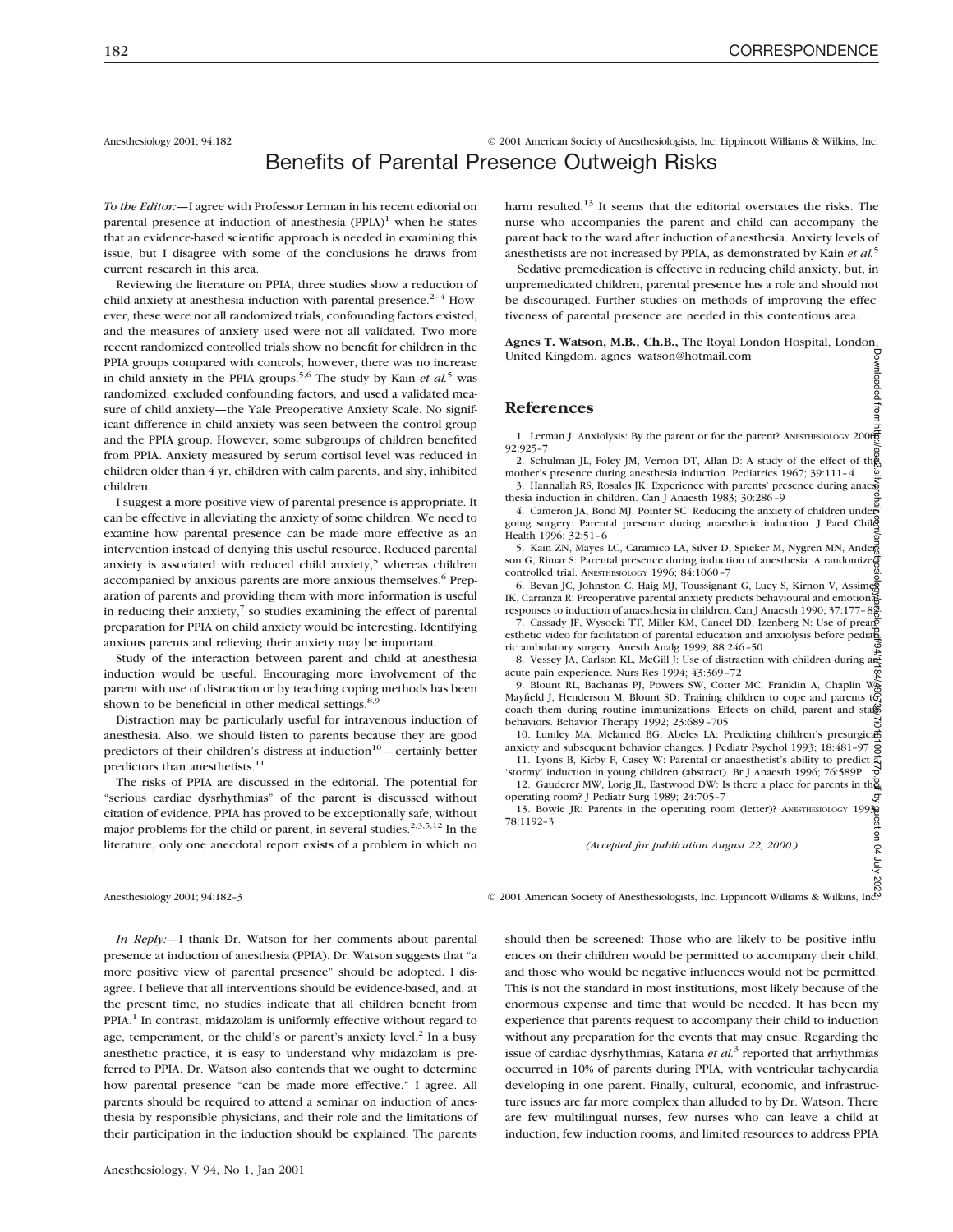programs in many institutions. I believe PPIA should be approached in the same manner as any new drug: Properly conducted studies must demonstrate its effectiveness and safety before it is released for widespread use by the public. Until that time, it should be a limited resource.

**Jerrold Lerman, M.D., F.R.C.P.C., F.A.N.Z.C.A.,** Hospital for Sick Children, University of Toronto, Toronto, Ontario, Canada. lerman@anaes.sickkids.on.ca

## **References**

1. Kain ZN, Mayes LC, Caramico LA, Silver D, Spleker M, Nygren MM, Anderson G, Rimar S: Parental presence during induction of anesthesia: A randomized controlled trial. ANESTHESIOLOGY 1996; 84:1060–7

2. Kain ZN, Mayes LC, Wang SM, Caramico LA, Hofstadter MB: Parental presence during induction of anesthesia *versus* sedative premedication: Which intervention is more effective? ANESTHESIOLOGY 1998; 89:1147–56

3. Kataria B, Christenson D, Montana J: (abstract). World Congress of Anesthesiologists, 1996, D820, p 456. Presented at: 11th World Congress of Anaesthesiologists; April 14–20, 1996; Sydney, Australia

*(Accepted for publication August 22, 2000.)*

Anesthesiology 2001; 94:183 © 2001 American Society of Anesthesiologists, Inc. Lippincott Williams & Wilkins, Inc.

# Clinical and Experimental Research in Anesthesiology in Europe at the Change of the Millennium **DE IVIIIIENNIUM**<br>
SEND 1998 SEND TO BE A MANUSTRY OF SURFACE AND REAL ULATION.<br>
Ulation. Sweden, Denmark, and Austria lead the list when publications

*To the Editor:—*Academic activity in European countries has increased steadily in recent years. However, there is little data about the relative activities in the different nations. To explore this, we analyzed the Medline-indexed publications from 16 European countries appearing between 1965 and September 1999. We searched for all publications (exclusive of letters and case reports) that were attributed to departments of An(a)esthesia, An(a)esthesiology, or Anaesthesiologie. We also defined the total population and the number of medical schools in each of the 16 countries and used these values to construct two indexes. The first was the total number of publications from a country divided by the number of medical schools in that nation. The second was total publications per  $10<sup>6</sup>$  population. The results are shown in table 1.

It can be seen easily that there are large variations in publication rates adjusted for either the total number of medical schools or pop-

Support was provided solely from institutional and/or departmental sources.

are adjusted for the number of schools, whereas Sweden, Finland, and Denmark lead when adjusted by population.

If publication rates are an accurate representation of the research productivity of the anesthesia community, these numbers indicate that there are major differences between different European countries $-\frac{2}{5}$ differences that are not related to the number of medical faculties  $\alpha \vec{R}$ populations. It is tempting to argue that these differences reflects relative political and financial support for research in the specialty. However, a substantial amount of additional data would be needed to permit that hypothesis to be evaluated. Downloaded from http://asa2.silverchair.com/anesthesiology/article-pdf/94/1/184/490736/7i010100177p.pdf by guest on 04 July 2022

**\*Roland Hofbauer, M.D., Alan David Kaye, M.D., Ph.D., Bernhard Gmeiner, M.D., Ph.D., Franz X. Lackner, M.D., Michael Frass, M.D.** \*University of Vienna, Vienna, Austria. roland.hofbauer@akh-wien.ac.at

**Table 1. Population Number, Number of Medical Schools, Total Publications, Publications per Medical School, and Publications per 10<sup>6</sup> Population**

| Country         | Population<br>$(X 10^6)$ | Number of Medical<br>Schools | Total<br>Publications | Publications per<br><b>Medical School</b> | Publications per $\frac{10^6}{10^6}$ Population |
|-----------------|--------------------------|------------------------------|-----------------------|-------------------------------------------|-------------------------------------------------|
| Germany         | 82.08                    | 36                           | 1605                  | 45                                        | 20                                              |
| England         | 58.97                    | 29                           | 248                   | 9                                         |                                                 |
| Italy           | 56.78                    | 25                           | 457                   | 18                                        | 8                                               |
| France          | 58.81                    | 23                           | 617                   | 27                                        | 10                                              |
| Spain           | 39.13                    | 10                           | 168                   | 17                                        |                                                 |
| Finland         | 5.15                     | 8                            | 797                   | 100                                       | 155                                             |
| The Netherlands | 15.73                    |                              | 736                   | 105                                       | 47                                              |
| Belgium         | 10.17                    |                              | 578                   | 83                                        | 57                                              |
| Norway          | 4.42                     |                              | 245                   | 35                                        | 55                                              |
| Sweden          | 8.89                     | 6                            | 1491                  | 249                                       | 168                                             |
| Ireland         | 3.62                     | 6                            | 222                   | 37                                        | 61                                              |
| Poland          | 38.61                    | 4                            | 28                    |                                           |                                                 |
| Switzerland     | 7.26                     | 4                            | 466                   | 117                                       | 64                                              |
| Denmark         | 5.33                     | 4                            | 726                   | 182                                       | 136                                             |
| Greece          | 10.33                    | 3                            | 79                    | 26                                        | 8                                               |
| Austria         | 8.13                     | 3                            | 478                   | 159                                       | 59                                              |

٩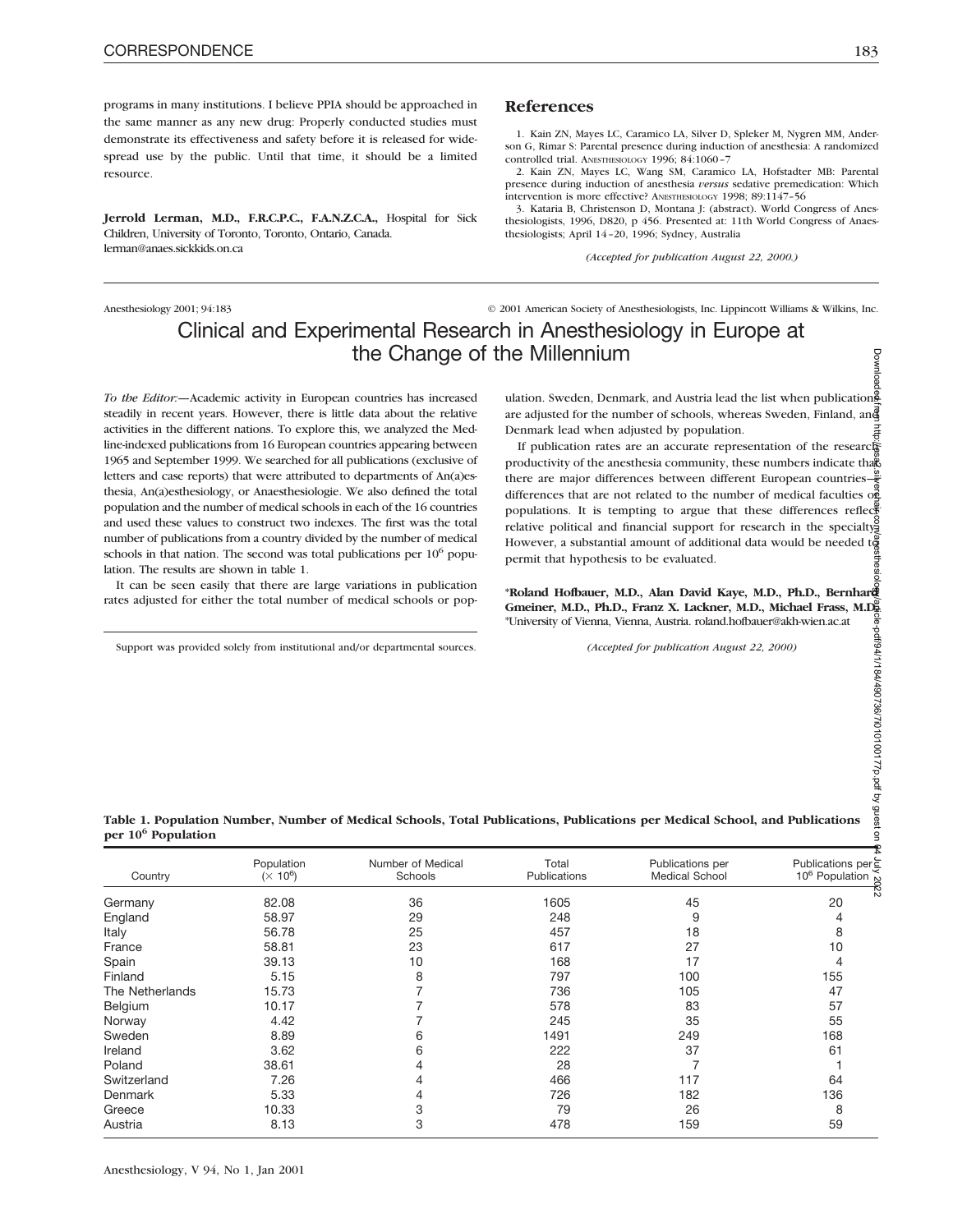Anesthesiology 2001; 94:184 © 2001 American Society of Anesthesiologists, Inc. Lippincott Williams & Wilkins, Inc.

# Inadvertent Caudal Epidural Injection of Cefazolin

*To the Editor:—*Various drugs have been administered inadvertently into the epidural space, sometimes resulting in serious neurologic sequelae.<sup>1</sup> We present a case of inadvertent injection of cefazolin in the epidural space of a child during caudal block.

A 17-month-old, 12.1-kg boy presented for hypospadias repair. General anesthesia was induced. The child, spontaneously breathing through a size 2 laryngeal mask, was placed in the left decubitus position. A 22-gauge angiocatheter was inserted into the caudal space without technical difficulties. A test dose of 1 ml bupivacaine, 0.25%, with epinephrine, 1:200,000, was injected, with no change in heart rate. Then, a 10-ml syringe containing 8 ml cefazolin (100 mg/ml), which had been placed on the anesthesia cart, was used mistakenly in place of the 10-ml syringe containing the local anesthetic to be administered. Three milliliters were injected before it was realized that the label was that of cefazolin. Immediately, the syringe was removed, the local anesthetic syringe containing 0.2% ropivacaine with 2  $\mu$ g/ml clonidine was connected, and, incrementally, 8 ml of this solution was injected into the epidural space. The patient did not show any change in heart rate or blood pressure during or after the injection. Anesthesia was maintained with 0.5% isoflurane in a 1:2 mixture of oxygen–nitrous oxide, respectively. Immediately postoperatively, the patient was comfortable, with no signs of pain or evidence of neurologic dysfunction. The patient was admitted to the hospital for overnight observation. Six and 12 hours later, the patient was examined and found to be relatively comfortable, active, and neurologically intact. One week later, the parents were contacted; they reported no abnormal behavior or changes in the child's habits.

Neither the cefazolin powder nor the 0.9% normal saline used as solvent had preservatives. A solution similar to that injected was

Support was provided solely from institutional and/or departmental sources.

checked and found to have a pH and an osmolarity of 4.77 and 522 mOsm/l, respectively.

Most of our knowledge of inadvertent drug injections in the epidural space comes from case reports. With regard to antibiotics, inadvertent epidural administration of gentamycin has been reported in an adult, with minor sequelae (back pain). $<sup>2</sup>$ </sup>

As far as we know, cefazolin has not been reported in this context. In this case, after the inadvertent epidural injection of cefazolin, we proceeded with the epidural ropivacaine–clonidine mixture to dilute the concentration of cefazolin in the epidural space. By diluting the cefazolin, we hoped to lessen any potential chemical irritation  $\alpha$ damage to nerve tissues the cefazolin may cause, a decision we admi was speculative. We also wanted to provide the patient with adequate postoperative analgesia. However, it is a possibility that the remaining effect of the local anesthetic postoperatively could have confused the diagnosis of potential neurologic injury, if it were to occur. In the absence of clinical trials, the question of what to do in such mishaps is not answered. However, this case report documents good outcome. Downloaded from http://asa2.silverchair.com/anesthesiology/article-pdf/94/1/184/490736/7i010100177p.pdf by guest on 04 July 2022

\***Ali Mchaourab, M.D., Franklin Ruiz, M.D.** \*Medical College of Wisconsin and The Children's Hospital of Wisconsin, Milwaukee, Wisconsin. alimch@mcw.edu

### **References**

1. Shanker KB, Palkar NV, Nishkala R: Paraplegia following epidural potassium chloride. Anesthesia 1985; 40:45–7

2. Sigg TR, Leikin JB: Inadvertent epidural gentamycin administration. Ann Pharmacother 1999; 33:1123

*(Accepted for publication August 22, 2000.)*

Anesthesiology 2001; 94:184-5 © 2001 American Society of Anesthesiologists, Inc. Lippincott Williams & Wilkins, Inc

# The Cochrane Anaesthesia Review Group

*To the Editor:—*The Cochrane Collaboration is an international not-forprofit organization that aims to help people make well-informed decisions about health care by preparing, maintaining, and promoting the accessibility of systematic reviews of the effects of healthcare interventions.<sup>1</sup> The 51 collaborative review groups within the Cochrane Collaboration, each covering a specific area of health care, produce the main work of the collaboration: producing systematic reviews; publishing the results of these systematic reviews in the Cochrane Library and international journals; manually searching the literature for randomized, controlled trials and controlled clinical trials in field-specific journals; and maintaining a specialized register, which includes trials identified through manual searching and electronic searching of databases.

In autumn of 1997, a group of anesthesiologists at Bispebjerg University Hospital in Copenhagen, in cooperation with the Nordic Cochrane Center, began exploring the possibility of forming an anesthesia review group. At that time, anesthesiology was one of the few areas of medical practice not represented within the Cochrane Collaboration. The first preliminary meeting was held during the 6th Annual Meeting of the European Society

of Anesthesiologists in 1998, and an international cooperation begane. Further informational meetings were held during the Annual Meeting of the American Society of Anesthesiologists in Orlando in 1998 and at the 6th Cochrane Colloquium in Baltimore in 1998. The Cochrane Anaesthesia Review Group was registered within the Cochrane Collaboration in February 2000, with its editorial office based in the Department of Ane∉ thesiology of Bispebjerg University Hospital. The editorial team is comp posed of anesthesiologists from Australia, Canada, Denmark, France, Hong Kong, New Zealand, Switzerland, the United Kingdom, and the United States. Additionally, there are approximately 300 international physicians and other healthcare providers who produce protocols and reviews, peer referee, and perform manual searches.

The scope of the Cochrane Anaesthesia Review Group encompasses anesthesia, perioperative medicine, postanesthetic care, intensive care medicine, prehospital medicine, resuscitation, and emergency medicine. The current list of topics for systematic reviews represents clinical practice in relation to current, past, and potential interventions. The purpose of the Cochrane Anaesthesia Review Group is to produce systematic reviews, identify the effects of interventions in anesthesiology, and help clinicians and others make well-informed decisions about these interventions. Current reviews and protocols being prepared by members of the Cochrane Anaesthesia Review Group are listed in table 1.

Support was provided by Bispebjerg University Hospital, Copenhagen, Denmark, The Copenhagen Hospital Corporation, Copenhagen, Denmark, and the National Board of Health-Danish Institute for Health Technology Assessment, Copenhagen, Denmark.